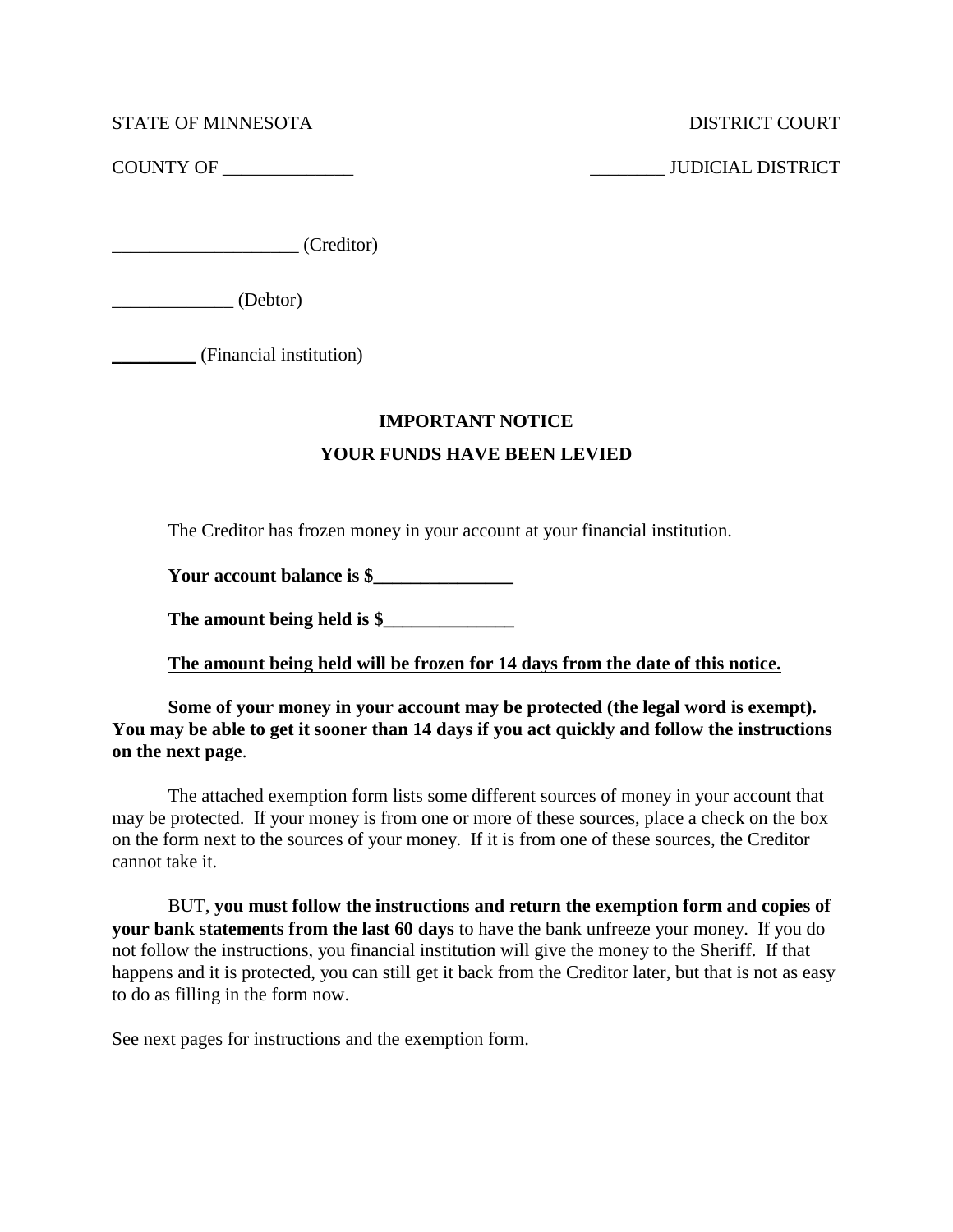### **INSTRUCTIONS**

**Note**: The creditor is who you owe the money to. You are the debtor.

1. Fill out both of the attached exemption forms in this packet.

**If you check one of the boxes, you should also give proof that shows that some or all of the money in your account is from one or more of the protected sources. Creditors may ask for a hearing if they question your exemptions. To avoid a hearing:**

**Case numbers should be added to the form. Copies of documents showing the source of your money should be sent with the form.**

**NOTICE: YOU MUST SEND TO THE CREDITOR'S ATTORNEY (OR TO THE CREDITOR, IF NO ATTORNEY) COPIES OF YOUR BANK STATEMENTS FOR THE PAST 60 DAYS BEFORE THE LEVY. Keep a copy of your bank statements in case there are questions about your claim. If you do not send to the creditor's attorney (or to the creditor, if no attorney) bank statements with your exemption claim, the financial institution may release your money to the sheriff**.

- 2. **Sign** the exemption forms. **Make a copy to keep for yourself**.
- 3. **Mail or deliver** the other copies of the form by: **within 14 days of the date postmarked on this correspondence.**

## **BOTH COPIES MUST BE MAILED OR DELIVERED THE SAME DAY.**

\_\_\_\_\_\_\_\_\_\_\_\_\_\_\_\_\_\_\_\_\_\_\_\_\_\_\_\_\_\_\_\_\_\_\_\_\_\_\_\_\_\_\_\_\_\_\_\_\_\_\_\_\_\_\_\_\_\_\_\_\_\_\_\_\_\_\_\_\_\_\_\_\_\_\_\_

\_\_\_\_\_\_\_\_\_\_\_\_\_\_\_\_\_\_\_\_\_\_\_\_\_\_\_\_\_\_\_\_\_\_\_\_\_\_\_\_\_\_\_\_\_\_\_\_\_\_\_\_\_\_\_\_\_\_\_\_\_\_\_\_\_\_\_\_\_\_\_\_\_\_\_\_\_

\_\_\_\_\_\_\_\_\_\_\_\_\_\_\_\_\_\_\_\_\_\_\_\_\_\_\_\_\_\_\_\_\_\_\_\_\_\_\_\_\_\_\_\_\_\_\_\_\_\_\_\_\_\_\_\_\_\_\_\_\_\_\_\_\_\_\_\_\_\_\_\_\_\_\_\_\_

\_\_\_\_\_\_\_\_\_\_\_\_\_\_\_\_\_\_\_\_\_\_\_\_\_\_\_\_\_\_\_\_\_\_\_\_\_\_\_\_\_\_\_\_\_\_\_\_\_\_\_\_\_\_\_\_\_\_\_\_\_\_\_\_\_\_\_\_\_\_\_\_\_\_\_\_\_

One copy of the form and the copies of your bank statements go to:

(Creditor or Creditor's Attorney)

(Address of Creditor or Creditor's Attorney)

One copy goes to:

(Name of bank)

(Address of bank)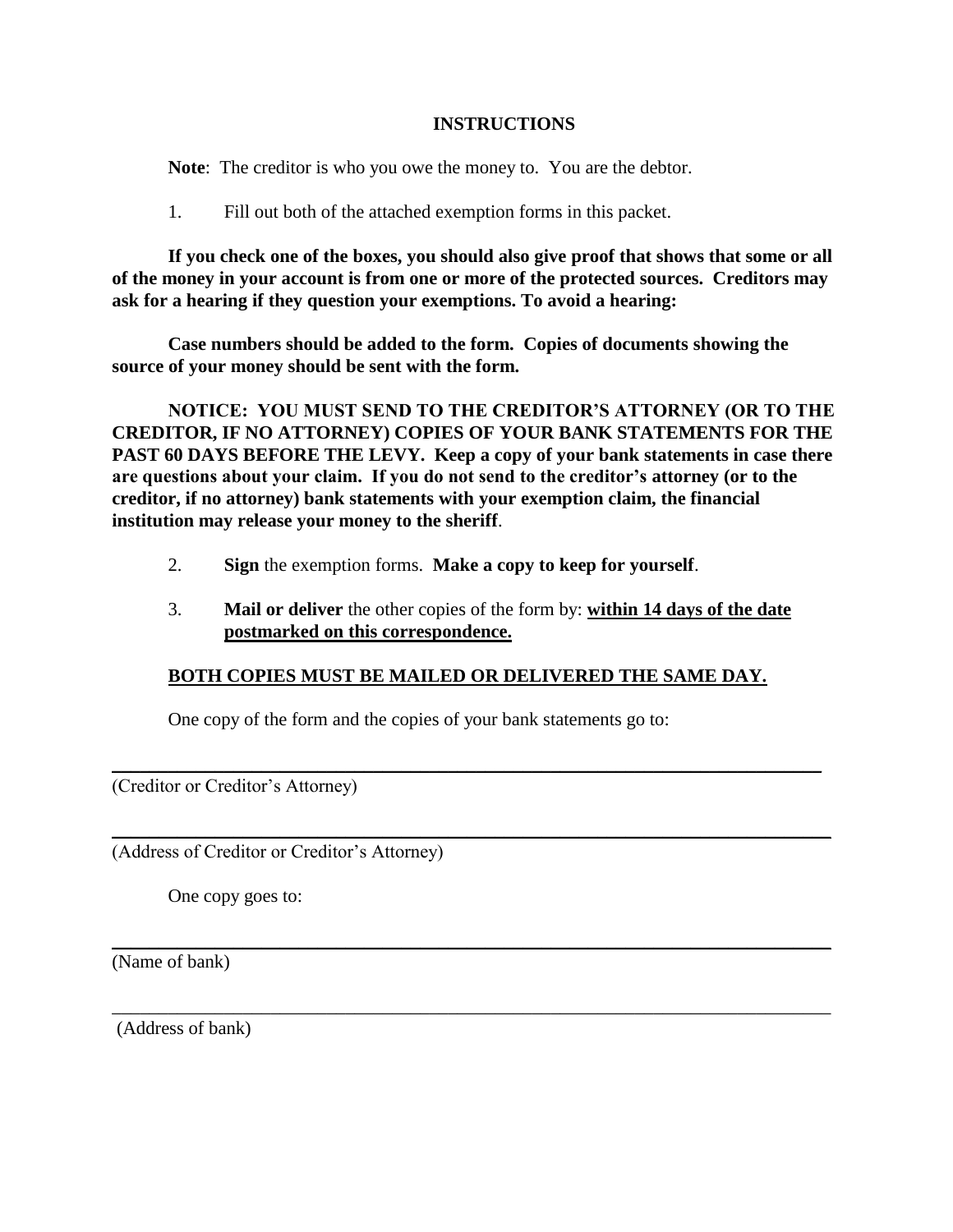#### **HOW THE PROCESS WORKS**

#### **If You Do Not Send in the Exemption Form and Bank Statements:**

14 days after the date of this letter some or all of your money may be turned over to the creditor or to the sheriff.

#### **If You Send in the Exemption Form and Bank Statements:**

Any money that is NOT protected can be turned over to the sheriff.

#### **If the Creditor Does Not Object:**

The financial institution will unfreeze your money six business days after the institution gets your completed form.

### **If the Creditor Objects:**

The money you have said is protected on the form will be held by the bank. The creditor has six business days to object (disagree) and ask the court to hold a hearing. You will receive a Notice of Objection and a Notice of Hearing.

The financial institution will hold the money until a court decides whether your money is protected or not. Some reasons a creditor may object are because you did not send copies of your bank statements or other proof of the benefits you received. Be sure to include these when you send your exemption form.

You may want to talk to a lawyer for advice about this process. If you are low income you can call Legal Aid.

### **PENALTIES:**

If you claim that your money is protected and a court decides you made that claim in bad faith, the court can order you to pay costs, actual damages, attorney fees, and an additional amount of up to \$100. For example, it may be bad faith if you claim you receive government benefits that you do not receive.

If the creditor made a bad faith objection to your claim that your money is protected, the court can order them to pay costs, actual damages, attorney fees, and an additional amount of up to \$100.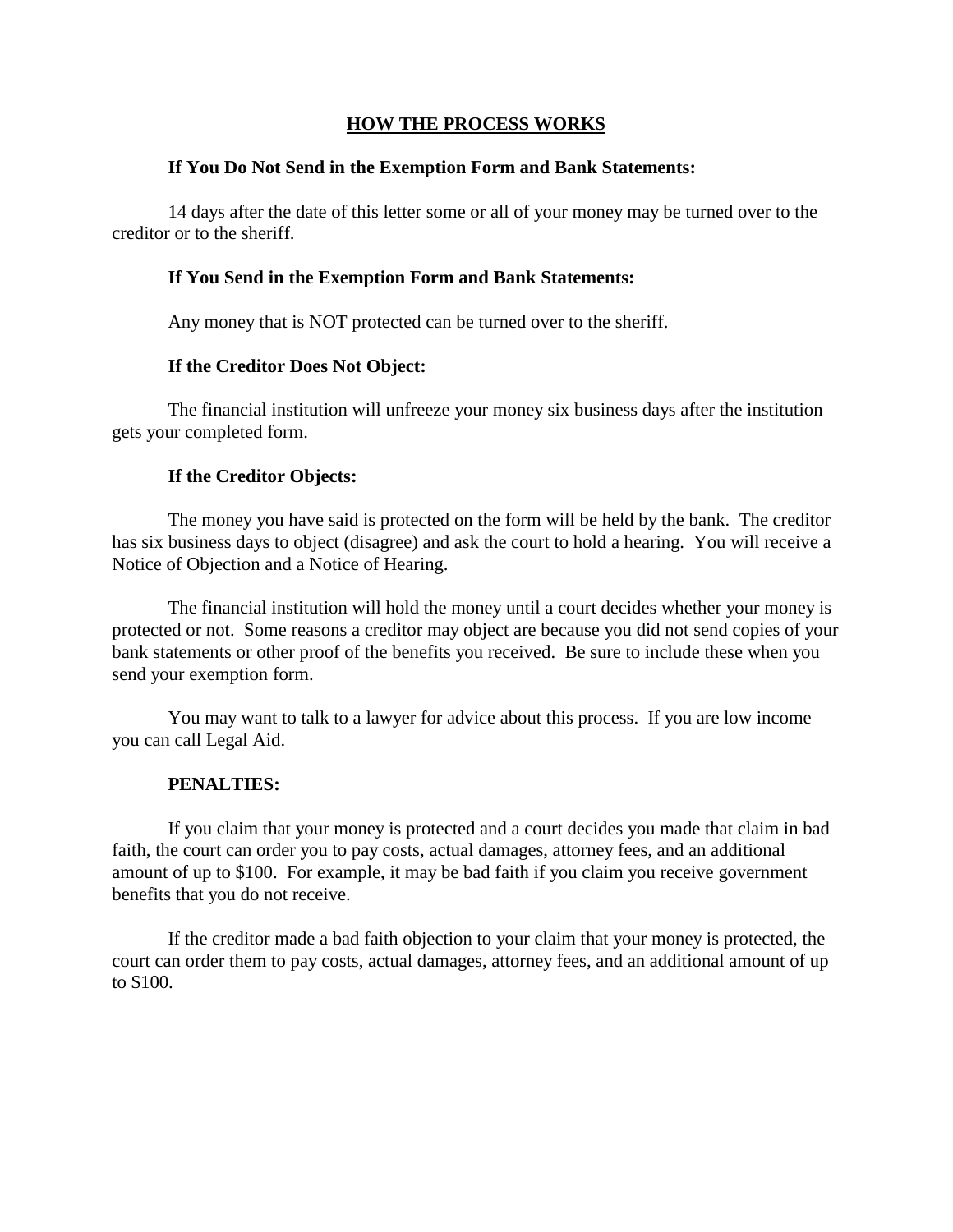STATE OF MINNESOTA DISTRICT COURT

COUNTY OF \_\_\_\_\_\_\_\_\_\_\_ \_\_\_\_\_\_\_\_\_ JUDICIAL DISTRICT

\_\_\_\_\_\_\_\_\_\_\_\_\_\_\_\_\_\_\_\_\_ (Creditor)

\_\_\_\_\_\_\_\_\_\_\_\_\_\_\_\_\_\_\_\_\_\_ (Debtor)

\_\_\_\_\_\_\_\_\_\_\_\_\_\_\_\_\_\_\_\_\_\_\_ (Financial Institution)

# **EXEMPTION FORM**

# **A. HOW MUCH MONEY IS PROTECTED**

I claim ALL of the money being frozen by the bank is protected I claim SOME of the money is protected. The amount I claim is protected is \$

# B. **WHY THE MONEY IS PROTECTED**

My money is protected because I get it from one or more of the following places:

\_\_\_\_\_\_\_\_\_\_\_\_\_\_\_\_\_\_\_\_\_\_\_\_\_\_\_\_\_\_\_\_\_\_\_\_\_\_\_\_\_\_\_\_\_\_\_\_\_\_\_\_\_\_\_\_\_\_\_\_\_\_\_\_\_\_\_\_\_\_\_\_\_\_\_\_\_

# **(Check all that apply)**

 $\mathsf{L}$ 

**Government benefits**

Government benefits include, but are not limited to, the following: **MFIP** – Minnesota family investment program,

## **MFIP Diversionary Work Program,**

**Work participation cash benefit,**

**GA** – general assistance,

**EA** – emergency assistance,

**MA** – medical assistance,

**GAMC** – general assistance medical care,

**EGA** – emergency general assistance,

**MSA** – Minnesota supplemental aid,

**MSA-EA** – MSA emergency assistance,

**Food Support,**

**SSI – Supplemental Security Income,**

**Minnesota Care,**

**Medicare part B premium payments,**

**Medicare part D extra help,**

**Energy or fuel assistance.**

# **LIST SOURCE(S) OF FUNDING IN YOUR ACCOUNT**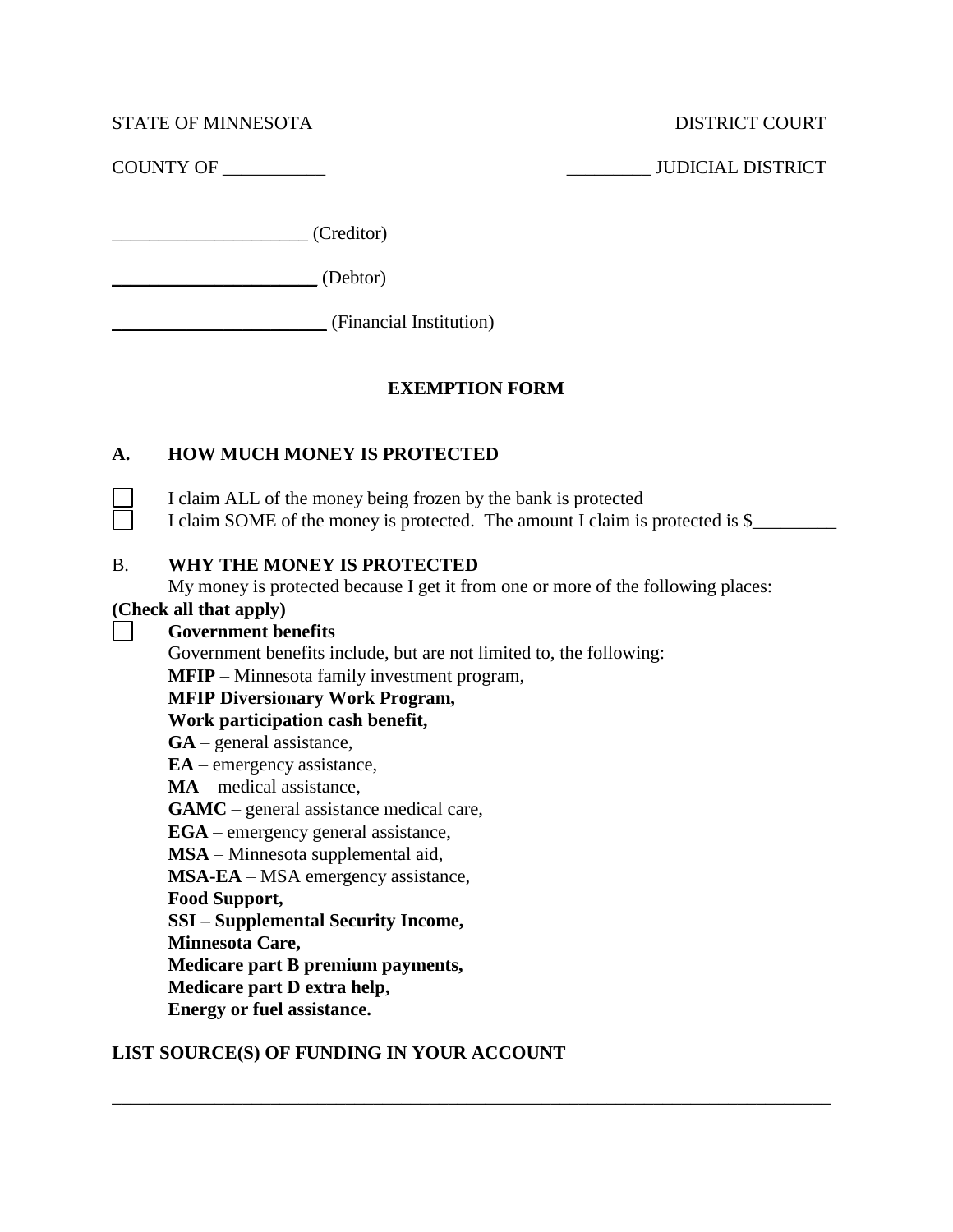## **LIST THE CASE NUMBER AND COUNTY**

| Case Number:                                                                                  |
|-----------------------------------------------------------------------------------------------|
| Country:                                                                                      |
| Government benefits also include:                                                             |
| <b>Social Security benefits</b>                                                               |
| <b>Unemployment benefits</b>                                                                  |
| Workers' compensation                                                                         |
| <b>Veterans benefits</b>                                                                      |
| If you receive any of these government benefits, include copies of any documents              |
| you have that show you receive Social Security, unemployment, workers'                        |
| compensation, or veterans benefits.                                                           |
| Other assistance based on need                                                                |
| You may have assistance based on need from another source that is not on the list. If you do, |
| check this box, and fill in the source of your money on the line below:                       |
|                                                                                               |

Source: \_\_\_\_\_\_\_\_\_\_\_\_\_\_\_\_\_\_\_\_\_\_\_\_\_\_\_\_\_\_\_\_\_\_\_\_\_\_\_\_\_\_\_\_\_\_\_\_\_\_\_\_\_\_\_\_\_\_\_\_\_\_\_\_\_\_\_\_\_\_\_

 $\Box$ 

# **Include copies of any documents you have that show the source of this money.**

## **EARNINGS**

| ALL or SOME of your earnings (wages) may also be protected.                                                                                                                                       |
|---------------------------------------------------------------------------------------------------------------------------------------------------------------------------------------------------|
| All of your earnings (wages) are protected if:                                                                                                                                                    |
| You get government benefits (see list of government benefits)                                                                                                                                     |
| You currently receive other assistance based on need                                                                                                                                              |
| You have received government benefits in the last six months                                                                                                                                      |
| You were in jail or prison in the last six months                                                                                                                                                 |
| If you check one of these boxes, your wages are only protected for 60 days after they are                                                                                                         |
| deposited in your account so you MUST send the creditor a copy of BANK                                                                                                                            |
| <b>STATEMENTS</b> that show what was in your account for the 60 days right before the                                                                                                             |
| bank froze your money.                                                                                                                                                                            |
| Some of your earnings (wages) are protected.                                                                                                                                                      |
| If all of your earnings are not exempt, then some of your earnings are still protected for 20<br>days after they were deposited in your account. The amount protected is the larger<br>amount of: |
| 75 percent of your wages (after taxes are taken out); or \$________ (the sum of the<br>current                                                                                                    |
| Federal minimum wage) multiplied by 40.                                                                                                                                                           |
| <b>OTHER EXEMPT FUNDS</b>                                                                                                                                                                         |
| The money from the following are also completely protected after they are deposited in                                                                                                            |
| your account.                                                                                                                                                                                     |
| An accident, disability, or retirement pension or annuity                                                                                                                                         |
| Payments to you from a life insurance policy                                                                                                                                                      |

**Earning of your child who is under 18 years of age**